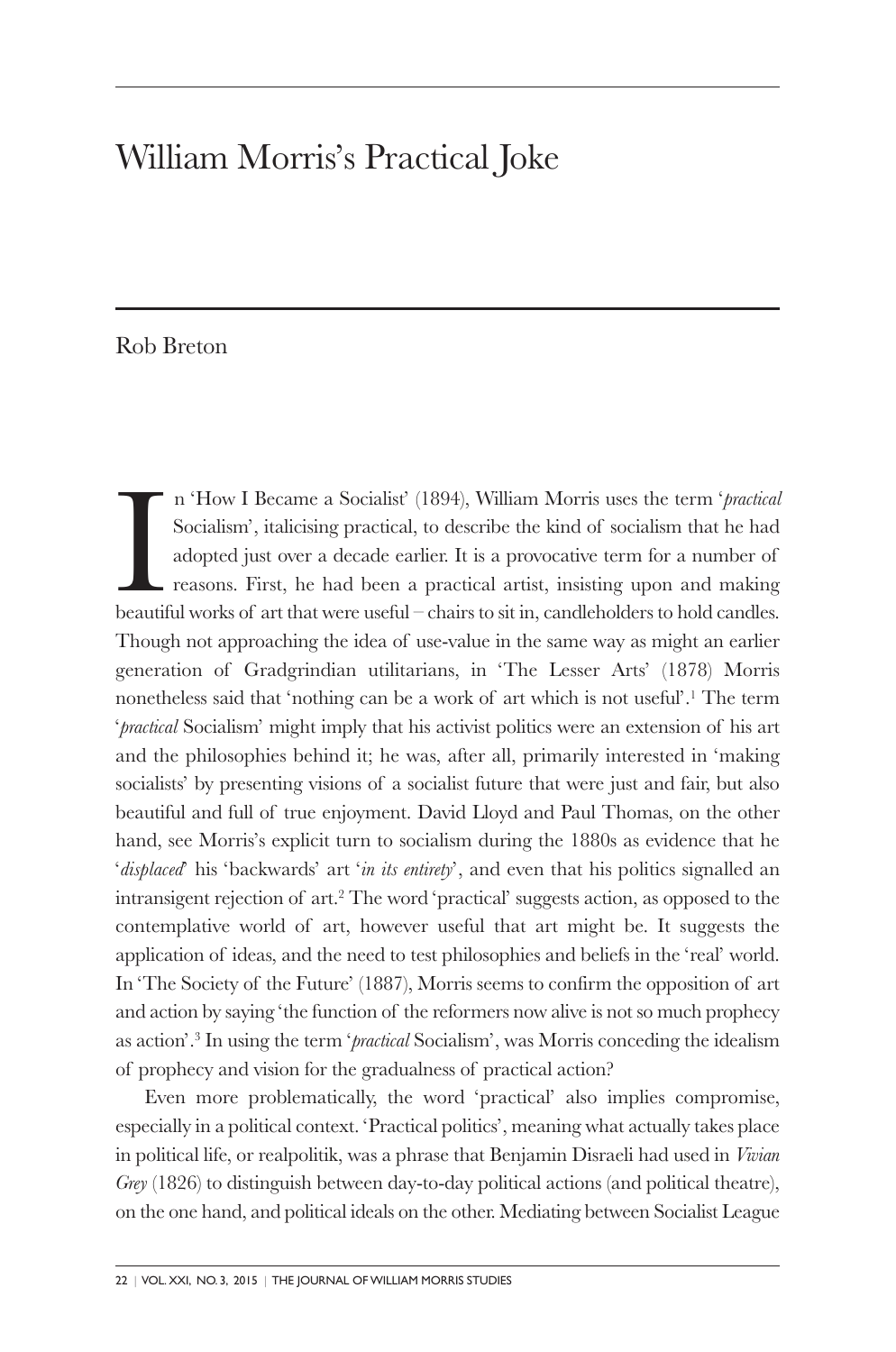(SL) parliamentarians and anarchists, Morris needed to seek compromises, and his reputation for having patience with the SL, despite episodes of pronounced frustration, has been well documented.4 In her biography of Morris, Fiona MacCarthy suggests that Morris resisted practical politics, seeing 'his real value as his capacity to stand back and take the broader view', and yet as a founding member of the League he had to be involved in developing positions on trade unionism, women's rights, education and other reformist measures that were social but not necessarily socialist.<sup>5</sup> 'Practical politics', however, after Disraeli, meant more than policy; it meant a rejection of political ideals. This paper is an attempt to make sense of Morris's repeated claim to have adopted '*practical* Socialism' in 'How I Became a Socialist', because I do not think that he aspired to compromise and dreamed of mediocrity.

Morris's endorsement of the term 'practical Socialism' might be understood as a gesture to confirm his renewed commitment to the Social Democratic Federation (SDF) and its approach to bringing about a socialist state, ostensibly rejected when he broke with the group in 1884. Published on 16 June 1894, 'How I Became a Socialist' was the first full-length article that Morris wrote for *Justice*, the journal of the SDF, after his partial reconciliation with the group that he had split from ten years earlier. The SDF had declared itself decidedly practical.6 I argue, conversely, that rather than interpreting Morris's use of the term as a sort of olive branch, it should be read ironically, meaning that Morris was continuing to demonstrate his reluctance to define socialism as a narrowly political goal that might be achieved through parliamentarian and reformist measures. He uses the term 'practical Socialism' deviously and in order to challenge members of the SDF who would reduce socialism to a purely political or economic arrangement, or promote it in that way. By presenting himself as having been both an unwavering idealist and an adherent of '*practical* Socialism' since his conversion in 1883, Morris shows a little of the uneasiness he had in re-affiliating himself with the SDF and its 'stepping-stone' approach to achieving socialism. Commenting on 'How I Became a Socialist', E. P. Thompson argues that Morris 'inserted a humorous reference to his own difficulties with [Marx's] *Capital*, and an insistence upon the importance of cultural questions to the Socialist movement: both very salutary rebuffs to the doctrinaire and mechanical outlook of some of the SDF'.<sup>7</sup> I take this idea a step further, arguing that Morris was gently mocking the SDF by emphasising that he had been a practical socialist during the early 1880s. Trumpeting '*practical* Socialism', Morris appears to be making a huge concession, reversing the principled anti-palliation and anti-parliamentarian stance that played some part in his leaving the SDF in the first place. Morris, however, claims to have been 'practical' as early as 1883, the year during which he joined the group, which was then known as the Democratic Federation. In 1884, he left it to form the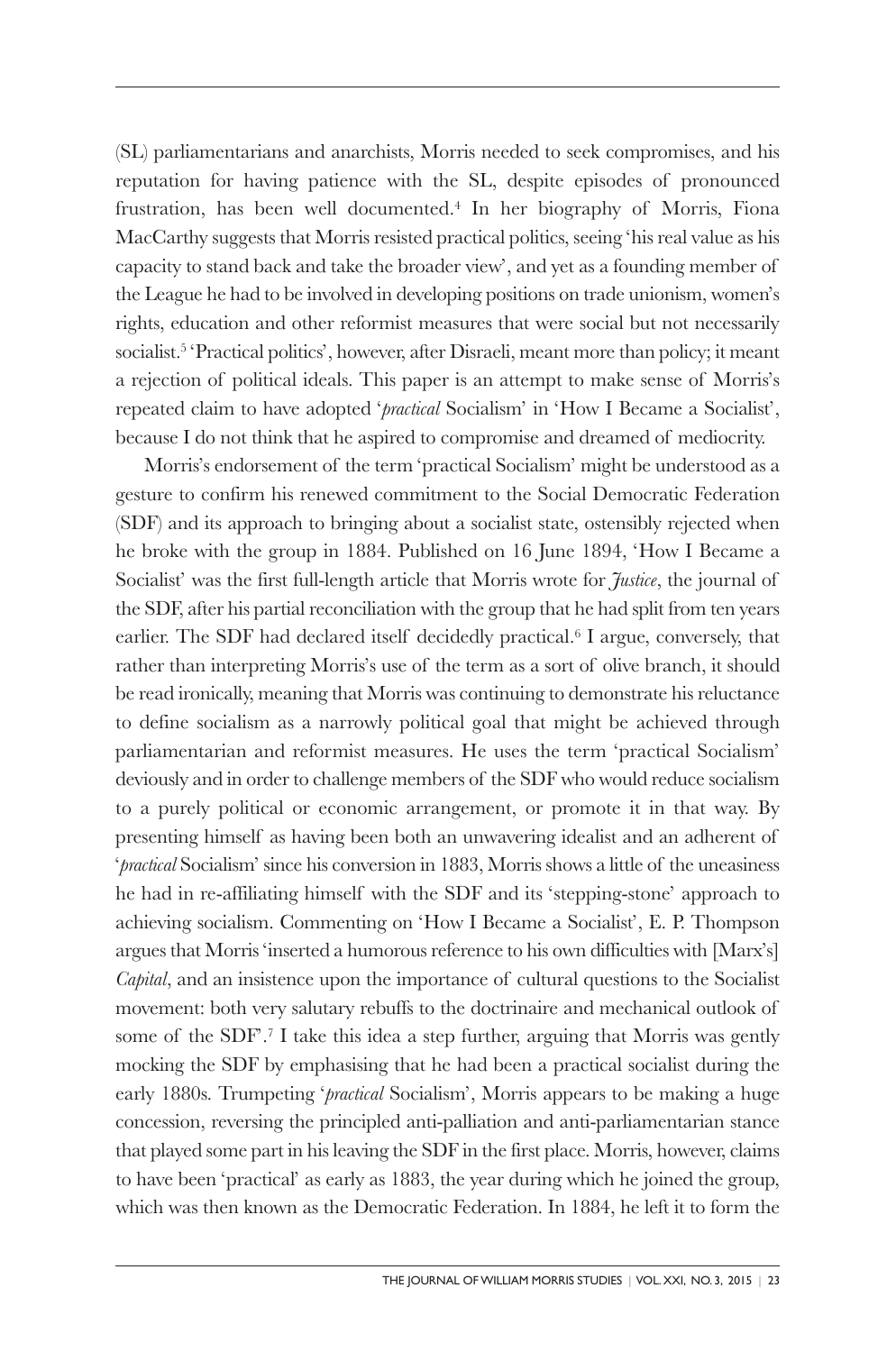SL. By looking at Morris's use of the term '*practical* Socialism' in 'How I Became a Socialist', and the way he uses it leading up to that essay, as well as the continued allegiance he shows to Ruskin and Carlyle and their work on 'the mechanical age', I want to demonstrate that Morris's declaration of practicality should primarily be understood as a critique of the SDF's rigid economic presentism and as an opportunity to redefine what practical socialism might be.8

Instead of associating practical socialism with parliament and compromise, or simply with economic 'reality', Morris likely considered himself 'practical' insofar as he sought, in 1883, to become a useful, working, active socialist. Having been both an uncompromising and practical artist, Morris associated practical action with hard work and giving money and time to the cause.<sup>9</sup> Never one to enjoy public speaking and contentious argument, he especially disliked to go 'a-preaching', but, beginning in 1885, and apparently having decided to embrace '*practical* Socialism', he forced himself on Sunday mornings to do just that.<sup>10</sup> Speaking again on his conversion to socialism in 'How Shall We Live Then' (1889), a lecture which was unpublished during Morris's lifetime, he explicitly aligns the 'practical Socialist' with necessary but unenjoyable work:

Of course with the longing for equality went the perception of the necessity for the abolition of private property; so that I became a Communist before I knew anything about the history of Socialism or its immediate aims. And I had to set to work to read books decidedly distasteful to me, and to do work which I thought myself quite unfit for and get myself into absurd messes and quarrels like a schoolboy with people I liked in order to become a practical Socialist – which rank I have no doubt some of you don't think I have gained yet. But all that did not matter because I had once again fitted a hope to my work and could take more than all the old pleasure in it; my bitterness disappeared and – in short I was born again.<sup>11</sup>

This is not the only time Morris would playfully point out that he was disparaged by some socialists for not being practical, in this case 'practical' meaning merely the ability to master economic language, but he insists that he can be comfortable with the term because it should simply mean the work-a-day dedication to bringing about true socialism, not a capitulation to economism or electoralism. He came to socialism as an artist who was already grounded in forms of productivity that included handwork; upon his conversion, he was not inclined towards theoretical pursuits and armchair commentary, having to force himself to read Marx. In an 1884 letter to Andreas Scheu, criticising Fabian permeation strategies, Morris wrote that 'I cannot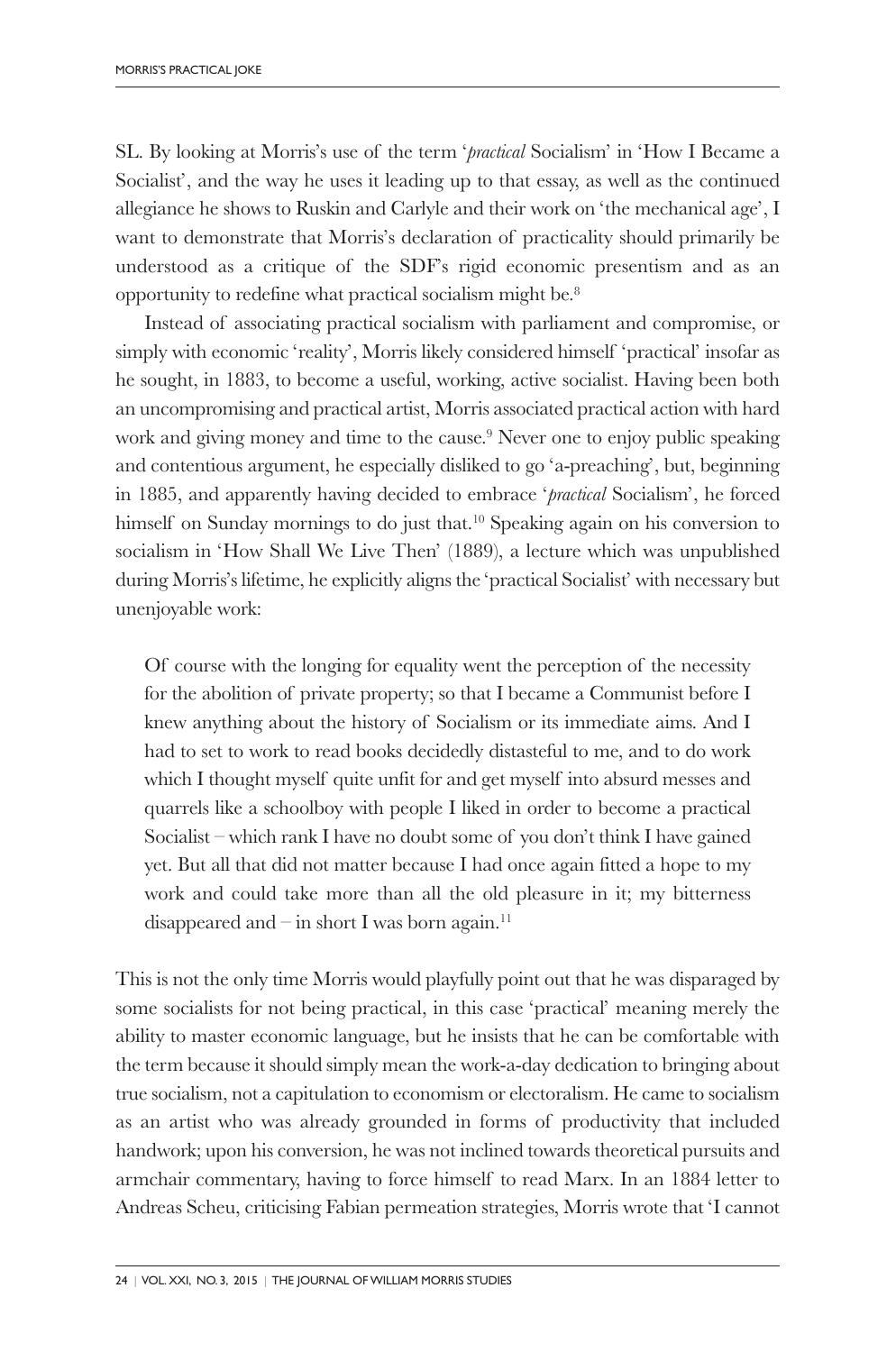yet forgo the hope of our forming a Socialist party which shall begin to act in our own time, instead of a merely theoretical association in a private room with no hope but that of gradually permeating cultivated people with our aspirations'.12 MacCarthy insists that the reference to a 'party' here simply means a group, and not a political party, but, in any case, Morris was determined to be a practical socialist in the sense that he wanted to engage himself with the hands-on efforts needed to have an immediate and direct impact on bringing about *the change*. As many in the Democratic Federation, the group which would later become the SDF, also rejected theoretical socialism, calling themselves practical because they promulgated action over theory, the pairing seemed appropriate. However, despite a belief in the virtues of parliament and palliation, members of the SDF, especially its leader Henry Hyndman, also implied a preference for violent revolution, which in 1884 Morris considered a 'theatrical' gesture, given that 'there is no movement among the workers'.13 Morris thought that the practical work of socialism was first and foremost educational and was disappointed that the SDF had 'entirely given up that side of things'.14

In describing himself as practical in 'How I Became a Socialist', Morris also attends to the criticism he faced when converting. Nicholas Salmon notes that, in 1883, '[i]n the *Manchester Examiner and Times* his views were contemptuously dismissed as "unpractical" while the *Manchester Weekly Times* hoped that […] when he ventured into the sphere of political debate he would "have something less impracticable […] to say"'.15 Moreover, by calling himself practical, Morris draws attention to the lack of any clear and meaningful usage of the term by socialists during the 1880s and 90s. Was it practical to participate in parliament? Or was revolutionary action practical? What exactly was the relationship between economic discourse and practical efforts, especially when practicality was also promoted as the opposite of theory and armchair intellectualism? Were the Fabians being practical  $-$  a word they used to identify themselves – by promulgating evolutionary change or were they impractical, merely an intellectual association? Was opportunism practical, the making of questionable allies, and even political intrigue? Did being practical simply mean the suspension of principle and the rejection of 'romantic' idealism? If so, would rejecting romantic or utopian socialism imply an allegiance to Marxian scientific socialism? Was practical socialism a matter of time, what can be done in the present day as opposed to a futuristic goal?

Morris proceeded to call himself practical in 'How I Became a Socialist' without defining the term, only emphasising that he was simultaneously practical and an idealist, constantly pursuing 'the realization of the ideal'. The conversion story he offers in the essay on how he became practical is also far from illuminating. Morris explains that, overwhelmed by the ugliness of civilisation and feeling 'in for a fine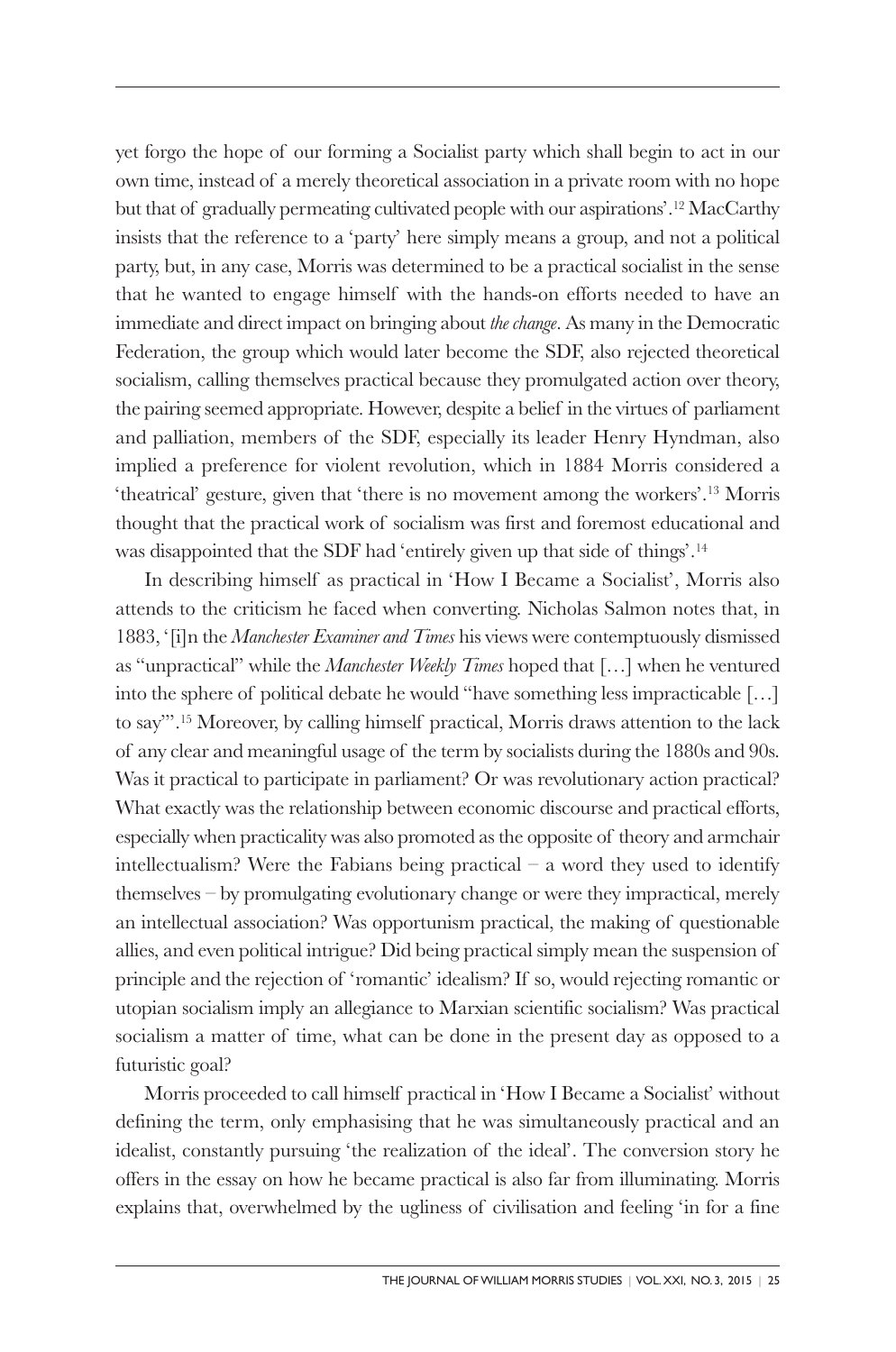pessimistic end of life', he has a Carlylean moment of yea-saying as it dawns upon him that 'the seeds of a great change, what we call Social Revolution, were beginning to germinate'. He does not make clear who planted these seeds. He then says: 'and all I had to do then in order to become a Socialist was to hook myself onto the practical movement', ostensibly the SDF. Still, he does not make explicit what he means by 'the practical movement', and he dims any possible praise offered to the SDF as his beacon of light by adding that he has tried to 'hook' himself to the practical movement 'as well as I could'. The 'realization of the ideal' involves hard, practical work and so, he vaguely explains, he joined the (then) Democratic Federation, or 'fell into it'. He suggests that part of the process of becoming fully practical involved rejecting the hard-line approach of the anarchists in the SL: '[s]uch finish to what of education in practical Socialism as I am capable of I received afterwards from some of my Anarchist friends, from whom I learned, quite against their intention, that Anarchism was impossible'. Morris uses the same logic to explain how he discovered the problems of liberal reformism by reading John Stuart Mill's posthumously published 'Chapters on Socialism' (1879). He credits Mill for putting the 'finishing touch to my conversion'.16 Alerting readers to his habit of overturning authorial intention, Morris invites critical independence of mind and promotes resistance to mechanical allegiances to political ideologies. If Morris is supposed to be explaining his reconciliation with the SDF, he seems to be doing so in a somewhat underhanded way.

He begins 'How I Became a Socialist' by defining socialism as an economic and political arrangement that is simply the opposite of capitalism, but the essay develops in other directions. He insists throughout that practical socialism is not about compromise and partial reforms, but merely the means by which an ideal can be realised:

I feel that I might never have been drawn into the practical side of the question if an ideal had not forced me to seek towards it. For politics as politics, i.e., not regarded as a necessary if cumbersome and disgustful means to an end, would never have attracted me, nor when I had become conscious of the wrongs of society as it now is, and the oppression of poor people, could I have ever believed in the possibility of a *partial* setting right of those wrongs.<sup>17</sup>

This is not a ringing endorsement of practical socialism or of politics of any kind. Though he also insists that he did not become a 'mere railer against progress', the final paragraph of the essay makes it clear that to put 'the question of art and cultivation' before practical questions of 'knife and fork' assumes a false dichotomy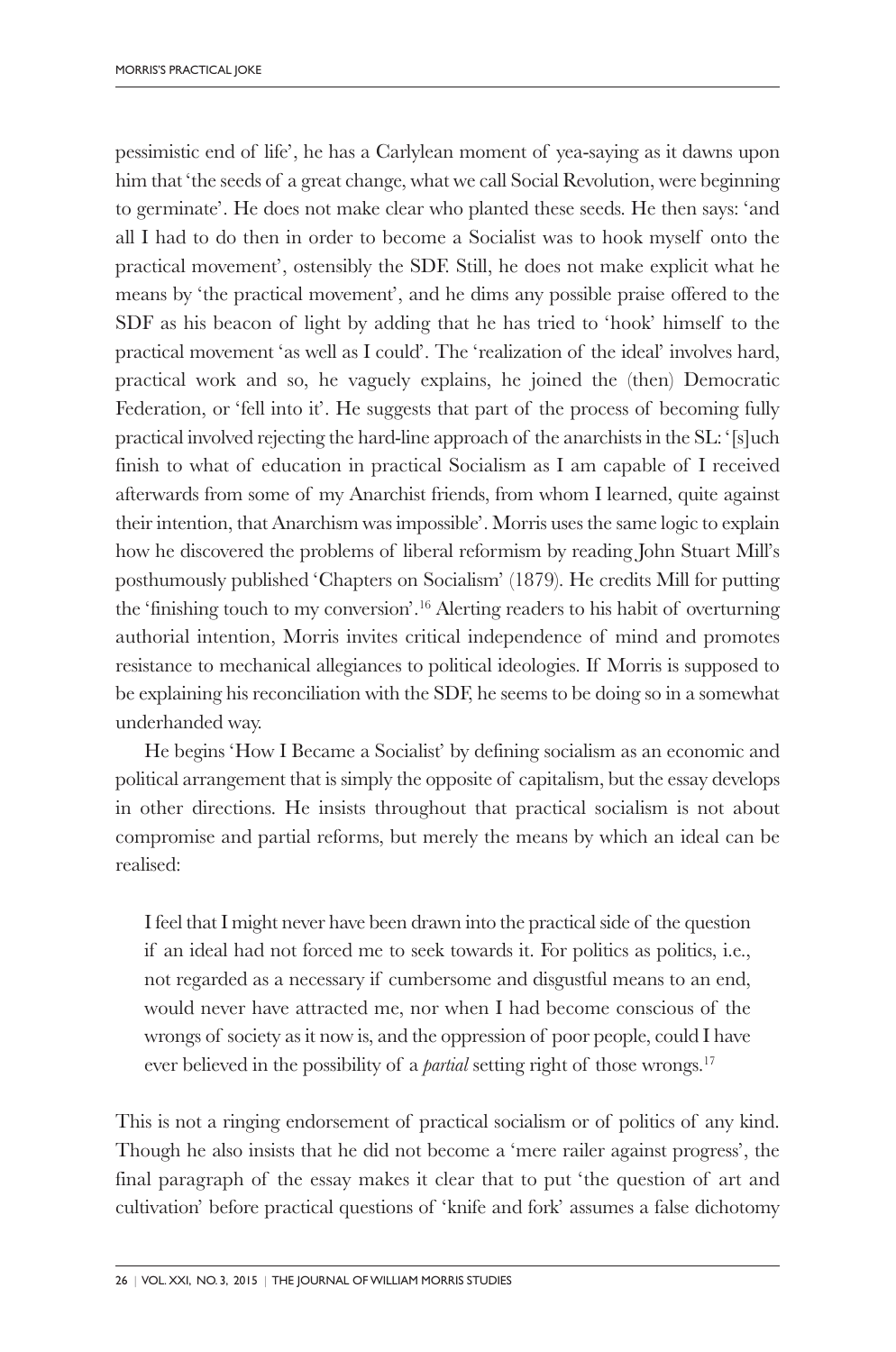between the two, for true socialism means 'the enjoyment of real pleasure' that would be 'felt to be as necessary to man as his daily bread'.18 The pursuit of art and the visionary is equally part and parcel of a very practical course towards socialism. Using the term '*practical* Socialism' in 'How I Became a Socialist', Morris gives priority to the cultural, lifestyle aspects of socialism beyond the political or economic. Converting the public to socialism by offering an education in the ideal was for Morris a practical strategy.

Morris's repeated use of the term is made even more conspicuous when we consider that after his departure from the SDF, in a number of his writings from the 1880s and early 90s, Morris specifically undermines the idea of practical socialism and those who call themselves practical socialists. In an article for *Commonweal* entitled 'On Some "Practical" Socialists' (18 February 1888), Morris shows frustration with the appropriation of the term by those who would reduce the movement to a deep investment in the study of economics and economic language.<sup>19</sup> Mastering concepts such as 'surplus value' or 'the iron law of wages' is important in case one is confronted with non-socialists who use terms like 'surplus value' or 'the iron law of wages', he says, but the emphasis on the economic or 'practical questions', which he also understands as the sign of 'militant socialism', creates two problems: first, that one will tend to 'read the present into the future' and think that when we have entered a new socialist age a term like 'surplus value' will still be at all relevant. This kind of presentism is also the basis of Morris's critique of Edward Bellamy's *Looking Backward* (1888). His insistence that we see 'through the murky smoked glass of the present condition of life' also relates, of course, to his 'hatred of modern civilization', a particularly thick line of continuity in Morris's work. The second problem with 'the too entire absorption in the economic view of Socialism' is that it leads to 'the ignoring of all its other aspects'. He then adds that '[t]he kind of Socialist who is most likely to be caught by these traps is he who considers himself as specially practical'. In the following issue of *Commonweal* (25 February 1888), Thomas Binning, a London-based trade unionist and SL member, responded somewhat harshly to Morris's criticism, saying at one point that it is 'all very well for people in comfortable circumstances to go in for the "whole hog" […] and to make light of ameliorative changes in the conditions of the workers'.20 As editor of *Commonweal*, Morris had asked Binning to publish his objections to the initial article. Morris then briefly commented that Binning had missed the mark, insofar as Morris was only making the point that the 'ideal' is too easily lost by 'practical Socialists' and that focusing on the ideal can be educational, a tool to convert the public to socialism. The 10 March issue of *Commonweal* has further correspondence on the debate over practical socialism, with Tim Bobbin and William Blundell defending Morris and the 'non-politicals'.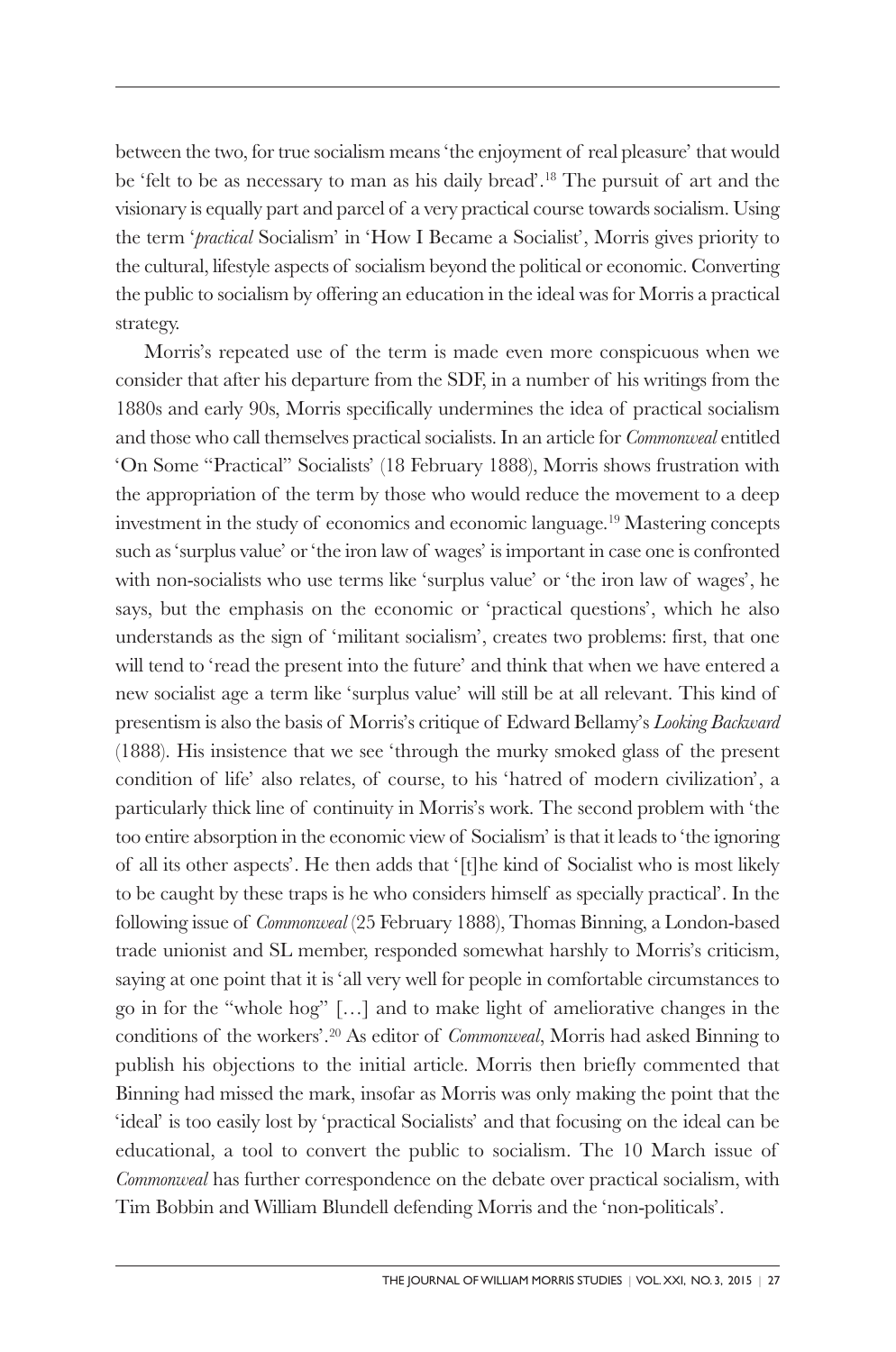Addressing 'Practical Socialism' in an earlier issue of *Commonweal* (29 May 1886), Morris had expressed the same resistance to technical questions about the future. He had been asked: '(1) Will there be any shopkeepers or public houses in the new state of society, and if not how are things to be exchanged? (2) Will there be any money used? (3) Who will superintend workmen in factories, etc.?'. He answers the questions patiently, but one can easily hear his exasperation with their short-sightedness. Morris begins his reply by saying that '[w]hen the plan is visible the new state of Society will be realized, it cannot be visible before'. He does go on to answer the questions, if vaguely, and he does admit that questions about money are important, as are questions about personal property and individual choice, but he would repeatedly insist that we cannot define the socialism of the future by the terms we have inherited in the present. Merely addressing 'practical questions' limits the political imagination, restricting what socialism could become by tying it to the present, real world. The *in toto* rejection of the present world is both the principle for the rejection of certain kinds of 'practical Socialism' and a confirmation of his earlier work as a poet and artist. He goes on to say to the correspondent in the Commonweal that '[o]f course there will be distributors of goods', and then, in parenthesis, '(which goods will, I hope, include drinks, as we shall it is to be hoped be able to enjoy ourselves without bestiality on one side, so shall not need total abstinence ritual on the other)'.21 On the one hand we can hear the patient, kind, deeply human Morris; on the other hand, his frustration with the lifeless, mechanical nature of the so-called practical perspective, with being dragged into the business of tinkering, of speaking 'realistically' (as in what is realistic in contemporary life), is unmistakable in the wilfully casual, distracted and rambling nature of the reply.

The idea and image of the practical socialist is further ridiculed in *News from Nowhere* (1890), in the chapter 'How the Change Came', the title of which sets up readers to expect a blueprint for bringing about change in their own world. Old Hammond explains that a group of well-meaning socialists, in trying to mobilise 'the huge mass of the oppressed classes', attempted to better conditions gradually through piecemeal reform, 'by hook or crook', until they could bring about 'practical equality'. Hammond parenthetically adds that 'they were very fond of using the word "practical"'. The notion that small, practical improvements in the conditions of the lives of the poor would lead to meaningful and substantial change is nicely dismissed: 'as a theory this was not altogether unreasonable; but "practically", it turned out to be a failure'.22 Linking practical socialists, reformers and parliamentarians with theoretical success but material, practical failure comically underlines Morris's belief in holistic change and his view that a new socialist society cannot emerge out of the machinery of a capitalist society. What else could Morris then be doing but gently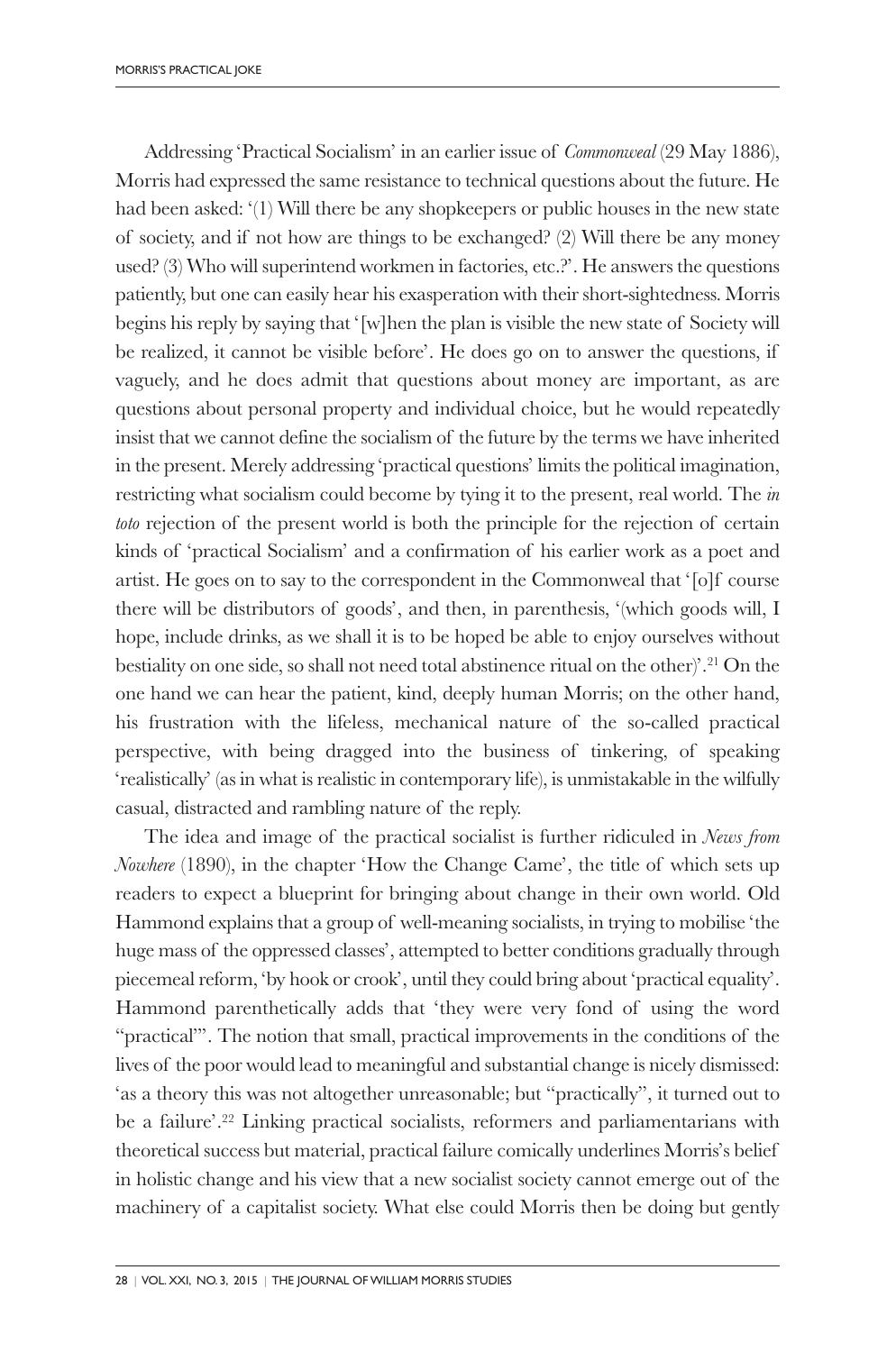mocking the preoccupations of some British socialists with practicality and practical strategies to engender socialism when, in 'How I Became a Socialist', he calls himself a '*practical* Socialist'? Thompson notes that when Morris first converted to socialism and began to write and speak as an advocate, he would regularly be met by a 'chorus of "unpractical", "misguided idealist", "poet-upholsterer", and so forth'.23 In 'How I Became a Socialist', Morris cheekily attempts to have the last laugh by pointing out that to be an idealist is not to be impractical.

Writing on Morris's life work, Florence Boos argues that 'gradualism and bargaincutting were as remote from his natural mode of actions as from his imaginative efforts'.24 Morris was staunchly 'unpragmatic', but he had a deep belief that practice makes reality.25 In the negative, this means that life will be circumscribed by what we know and that we will become convinced that what we know is all that can be. On the other hand, imagining how life *might be* makes the imagined life possible and desirable: practice makes perfect, so to speak. Morris once said that 'it is inevitable that every Socialist who begins to agitate for Radicalism shall become a Radical'.<sup>26</sup> That we become what we do is a wonderfully simple concept but it is especially risky in relation to politics or political affiliation, insofar as the dangers of being restricted by the practices and received definitions of a group and its authorities are always at risk of overwhelming the possibility of expressing individual character. Like John Ruskin before him, Morris weighs the success of a society and its political systems by the extent to which individuals are free to cultivate personal expression within it. Whereas Ruskin, of course, thought that unfettered freedom in a just world would result in reverence for established hierarchies, Morris thought it would lead to classlessness.

Before 'How I Became a Socialist', Morris tends to use the term 'practical' negatively, linking it with short-sightedness, compromise and failure, as well as to a kind of Orwellian enslavement to orthodoxy. His playful fable in the first issue of *Justice*, 'An Old Fable Retold' (19 January 1884), humorously suggests that the main problem with the 'great liberal party' is its blind, mechanical conformity to received practices. In the fable, 'a solemn conference' of poultry is held to debate 'the all important subject, "*with what sauce shall we be eaten?*"' The conference is interrupted by an easily recognisable 'battered looking and middle-aged barn-cock', who understandably adds to the conversation: '*I don't want to be eaten at all*'. The reaction from the rest of the birds indicates Morris's real attitude towards the language of practical politics:

a storm of disapproving cries broke out, amongst which could be heard loudest the words 'practical Politics!' 'county franchise', 'great liberal party', 'municipal government for -- Coxstead!' which at last all *calmed* themselves down into a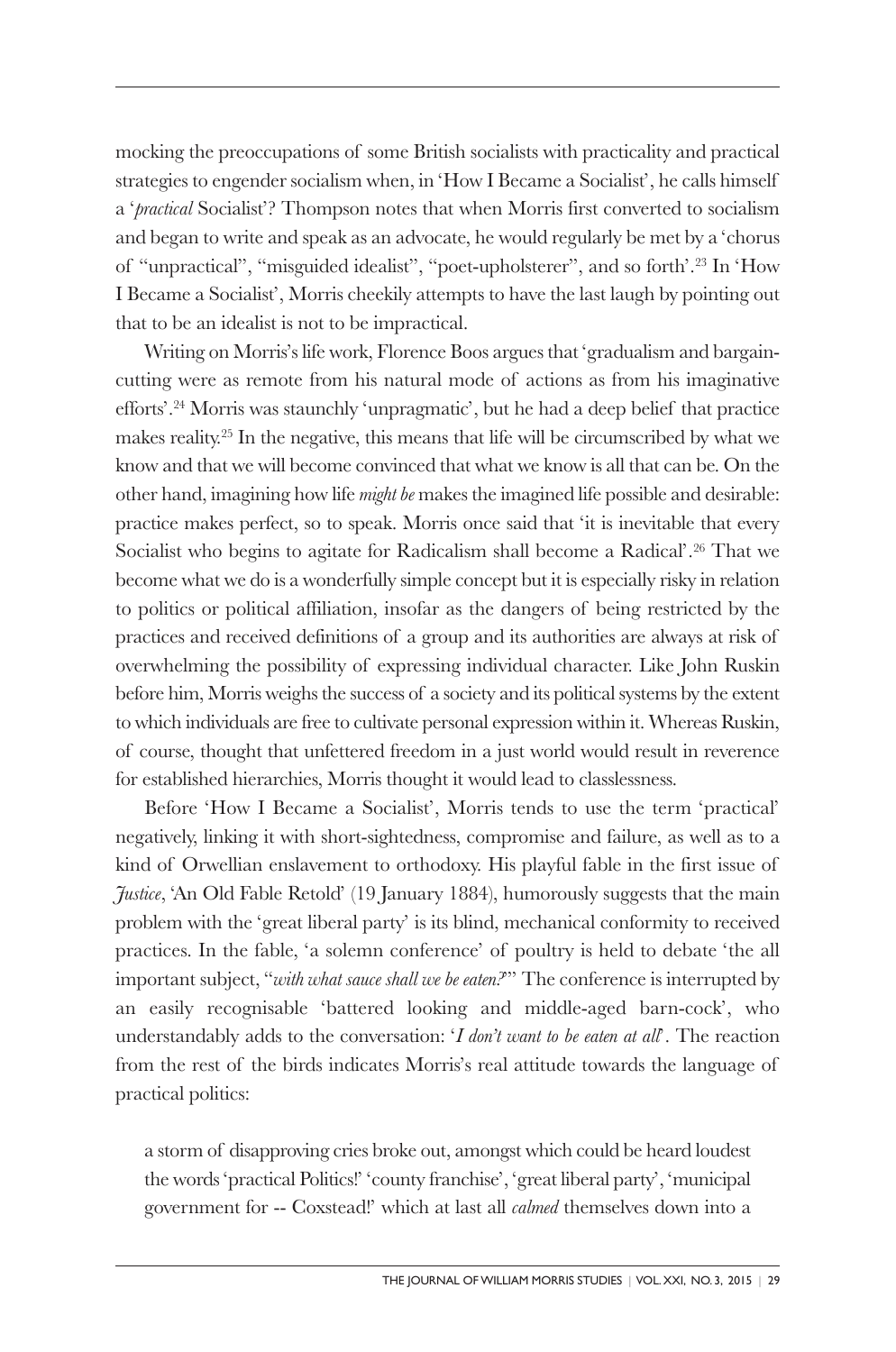steady howl of 'question, question!' in the midst of which the ragged, middleaged cock withdrew, apparently not much more depressed than when he first stood up.27

Morris's objection to his socialist comrades who wore practicality as a badge was not unlike the objection he raised against Liberal reformism and its acquiescence or attraction to the conventions of the existing world.

One exception to this pattern of relating practicality to conformity – and especially conformity to the 'real world' – occurs when Morris employs it in the phrase 'practical equality', which R. H. Tawney would take up years later. In 'Why I am a Communist', he says that 'real Communism […] is a state of Society the essence of which is *practical equality of condition*'; 'practical' here is used as an antonym to theoretical, and to allow for the quirks of individual taste and habit. All would enjoy the same social and economic conditions but enjoyment itself would not be homogenised. Importantly, 'practical' is treated as an economic term: '[p]ractical, i.e., equality as modified by the desires, and capacity for enjoyment of its various members. This is its economical basis; its ethical basis is the habitual and full recognition of man as a social being, so that it brings about the habit of making no distinction between the common welfare and the welfare of the individual.'28 He uses the term again in a letter to the editor of the *Daily Chronicle*, dated 9 November 1893, and also in 'How Shall We Live Then', once more to indicate the need for improved and socially-conscious individual desires, and the respect for different individual desires that follows.29 Though in *News from Nowhere* the term 'practical equality' is lumped together with a general derision of those socialists who boast that they are practical, Morris uses the term in his lectures and journalism to confirm a commitment to a version of individualism that he saw as crucial to his conception of socialism, and as a safeguard against doctrinaire politics.

Morris's thoughts here owe a great deal to his study of Ruskin, who in his own way insisted on reconciling individual expression and the social good, most famously in 'The Nature of Gothic', in which Ruskin thoroughly develops the idea of a society organised around the worker's autonomy and fulfilment. It was a struggle for Morris to harmonise his belief in an educated and socialised but heterogeneous desire with the politics of many of his colleagues. In a letter to John Glasse he states that 'I have an Englishman's wholesome horror of government interference and centralization which some of our friends who are built on the German pattern are not quite enough afraid of I think'  $(23 \text{ May } 1887)$ <sup>30</sup> Later, Tawney would use 'practical equality' to distinguish real, lived equality from the idea of an 'equality of opportunity', 'equality that depends, not only upon an open road, but upon an equal start<sup>'</sup>.<sup>31</sup> Tawney was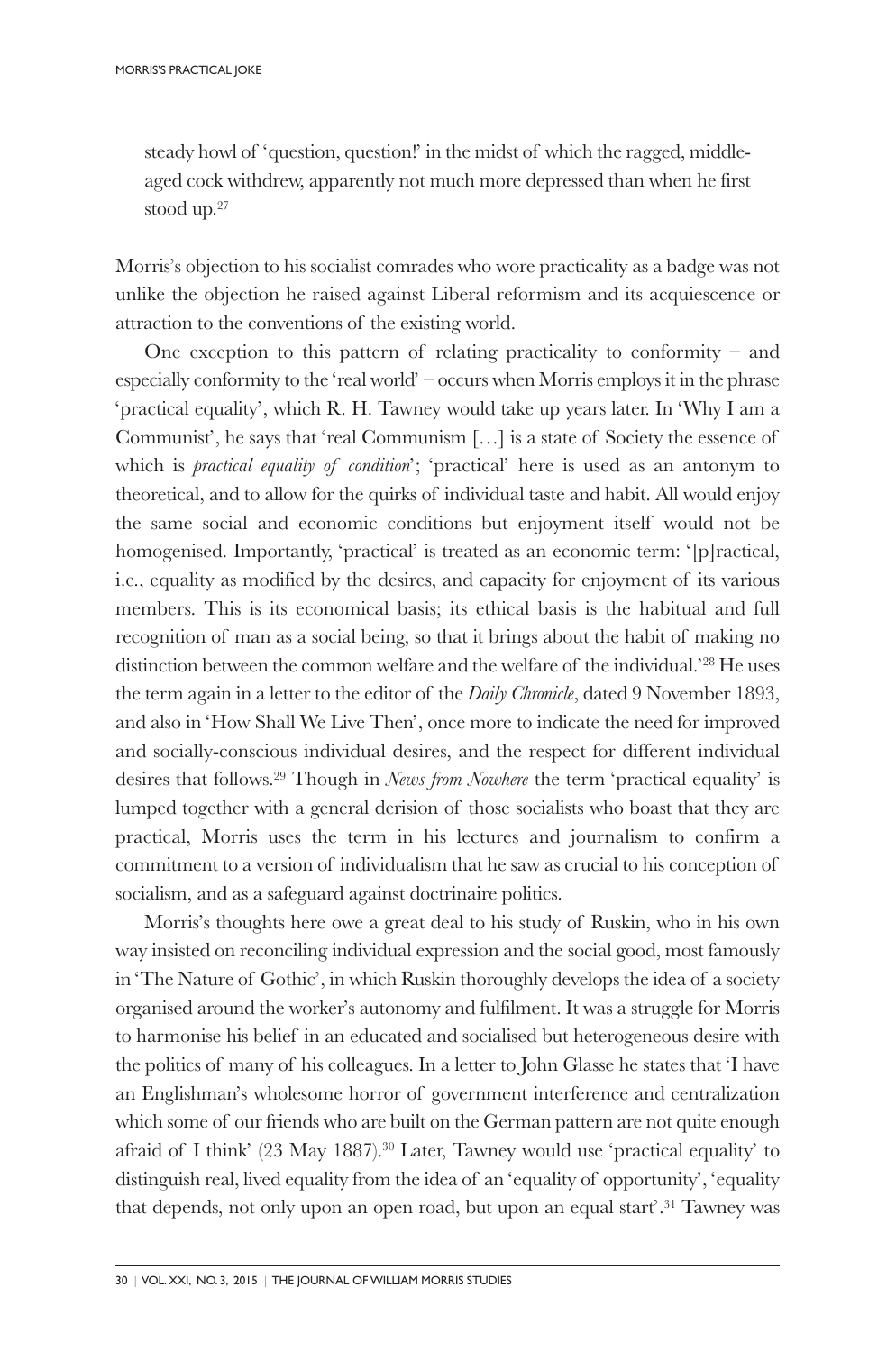an admirer of Morris, and his insistence that true equality of opportunity was not possible in the world-as-is relies heavily on Morris's fundamental understanding that only holistic change can create true fairness. By using the term 'practical' in 'Why I am a Communist' to clarify a futuristic vision in which needs are to be 'modified by the desires and capacity for enjoyment of its various members' – a practical way to make socialists but an impractical way to make socialism – Morris once again upsets the image of compromise, concession and corruption (of an ideal) that the word practical connotes.

In 'How I Became a Socialist' Morris gives credit not only to Ruskin but also to Thomas Carlyle, a strange gesture if the intent of the essay was to signal renewed allegiance with the SDF. Carlyle's attempt to conflate the ideal and the real is based upon a very different assumption of what is ideal than Morris's understating of the same, but Morris shared Carlyle's basic philosophy that modernity was preoccupied by the 'real' and the practical. In 'Signs of the Times', discussing the Ideal and the Real, Carlyle argues that:

To define the limits of these two departments of man's activity, which work into one another, and by means of one another, so intricately and inseparably, were by its nature an impossible attempt. Their relative importance, even to the wisest mind, will vary in different times, according to the special wants and dispositions of those times. Meanwhile, it seems clear enough that only the right co-ordination of the two, and the vigorous forwarding of both, does our true line of action lie. Undue cultivation of the inward or Dynamical province leads to idle, visionary, impracticable courses, and especially in rude eras, to Superstition and Fanaticism […]. Undue cultivation of the outward, again, though less immediately prejudicial, and even for the time productive of many palpable benefits, must, in the long-run, by destroying Moral Force, which is the parent of all other Force, prove not less certainly, and perhaps still more hopelessly, pernicious. This, we take it, is the grand characteristic of our age.32

Morris would modify the proto-Arnoldian critique of an unbalanced age where the pursuit of concrete, pragmatic action outstrips the desire for the truly valuable. However, in transposing Carlyle's notions of 'the outward' onto the development of socialism he maintains the most essential idea that the chief characteristic of the modern mind is its emphasis on short-sighted action, where holistic change was needed (what Carlyle calls a spiritual change). Both Carlyle and Morris would complain about what the former would call 'the Age of Machinery, in every outward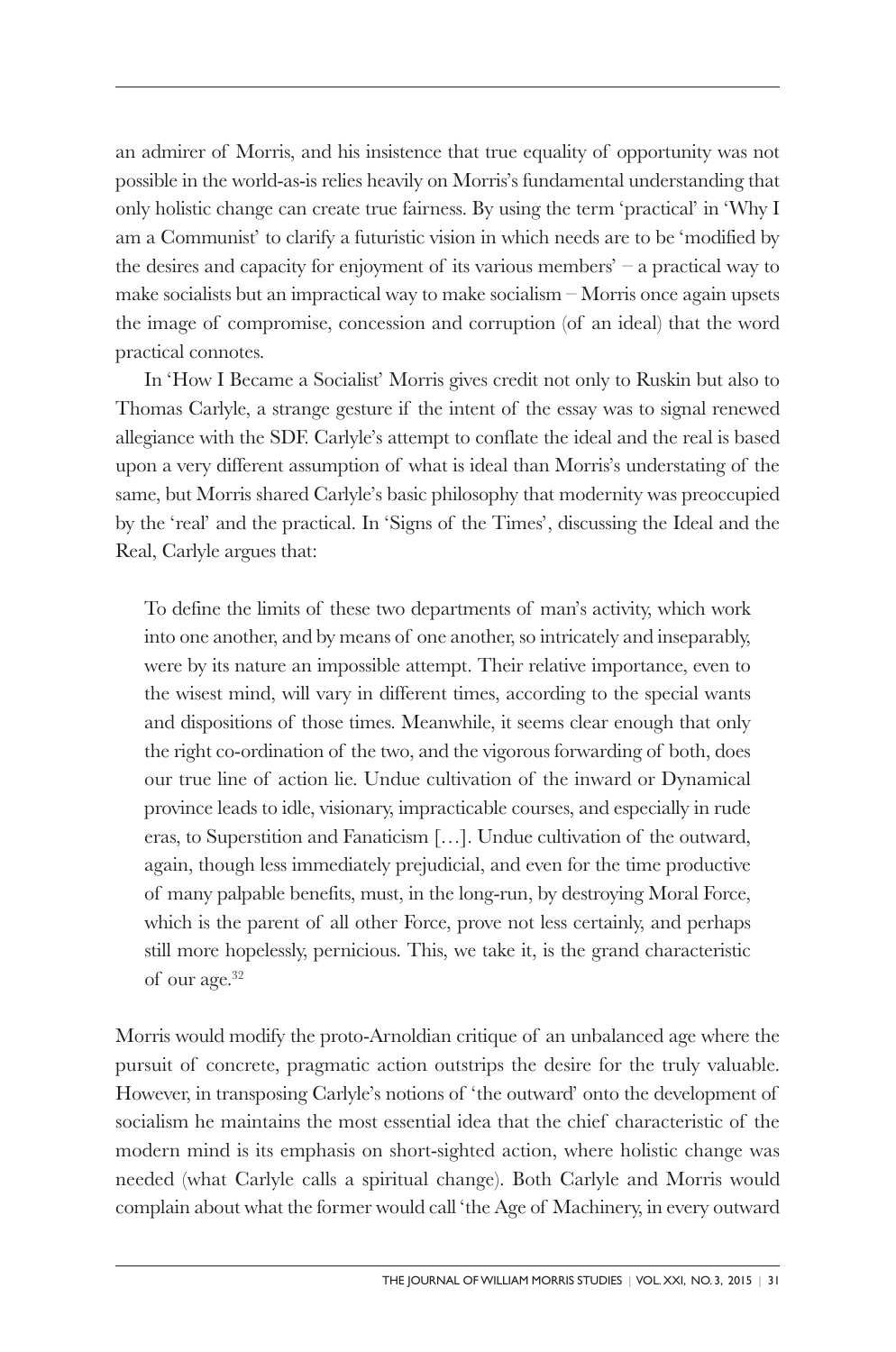and inward sense of that word; the age which, with its whole undivided might, forwards, teaches and practices the great art of adapting means to ends'.33 When Morris singles out Ruskin and Carlyle for praise in 'How I Became a Socialist', noting that especially Ruskin, 'before my days of practical Socialism, was my master towards the ideal', having just previously made the point that 'my ideal forced me to look for practical Socialism', he was once again pointing to the shortcomings of 'practical Socialism' as defined in an age dominated by practical, mechanical thought.

Morris rejected 'isms' in the same way that Carlyle had done. Though he embraced 'Socialism' and 'Communism', political terms for him merely occupy the space of a new unrealised world that could only be defined by the people of that new world with their new, improved and individual desires and ambitions. In *A Dream of John Ball* (1886-87), the narrator says, 'I pondered all these things, and how men fight and lose the battle, and the thing that they fought for comes about in spite of their defeat, and when it comes turns out not to be what they meant, and other men have to fight for what they meant under another name'.34 Earlier, in 'How Shall We Live Then', he offers his 'personal view of the Promised Land of Socialism', asking for the audience to come up with their own personal views of utopia as well.35 For Morris it includes 'the abolition of the individual ownership or monopoly of the means of production' and he assumes that it has to mean the same for the audience, because individual ownership and monopolies are limiting features of the present.36 His point in the essay is deeply humanist: that sharing our fantasies will let us know each other better and make people more welcoming of each other. He wants to make socialists but socialists have to make socialism.

In the essay he also states that 'to come sometimes from out of the hedge of party formulas and show each other our real desires and hopes ought to be something of a safeguard against the dangers of pedantry which beset the intellectual side of the Socialist movement, and the danger of machine politics which besets its practical and work-a-day side'.37 Personal desire is nonetheless pragmatic because a holistic approach to socialism would educate desire so that it would be socially and not personally oriented. Making this point he says: '[s]o that when I tell you of my so-called personal desires for and hopes of the future the voice is mine, but the desires and hopes are not only mine, but are those of, I really think, many others, and you as practical men, as I hope you are, cannot afford to disregard them'.<sup>38</sup> Adding the winking phrase 'and you as practical men' is particularly interesting insofar as he wrote the speech to address the Fabian Society at Bloomsbury Hall but repeated it two days later at a meeting of the Hammersmith Branch of the Socialist League and then at least three more times the following year in London and Leicester. The question of practical engagement was central to socialist groups at the end of the nineteenth century. The journal of the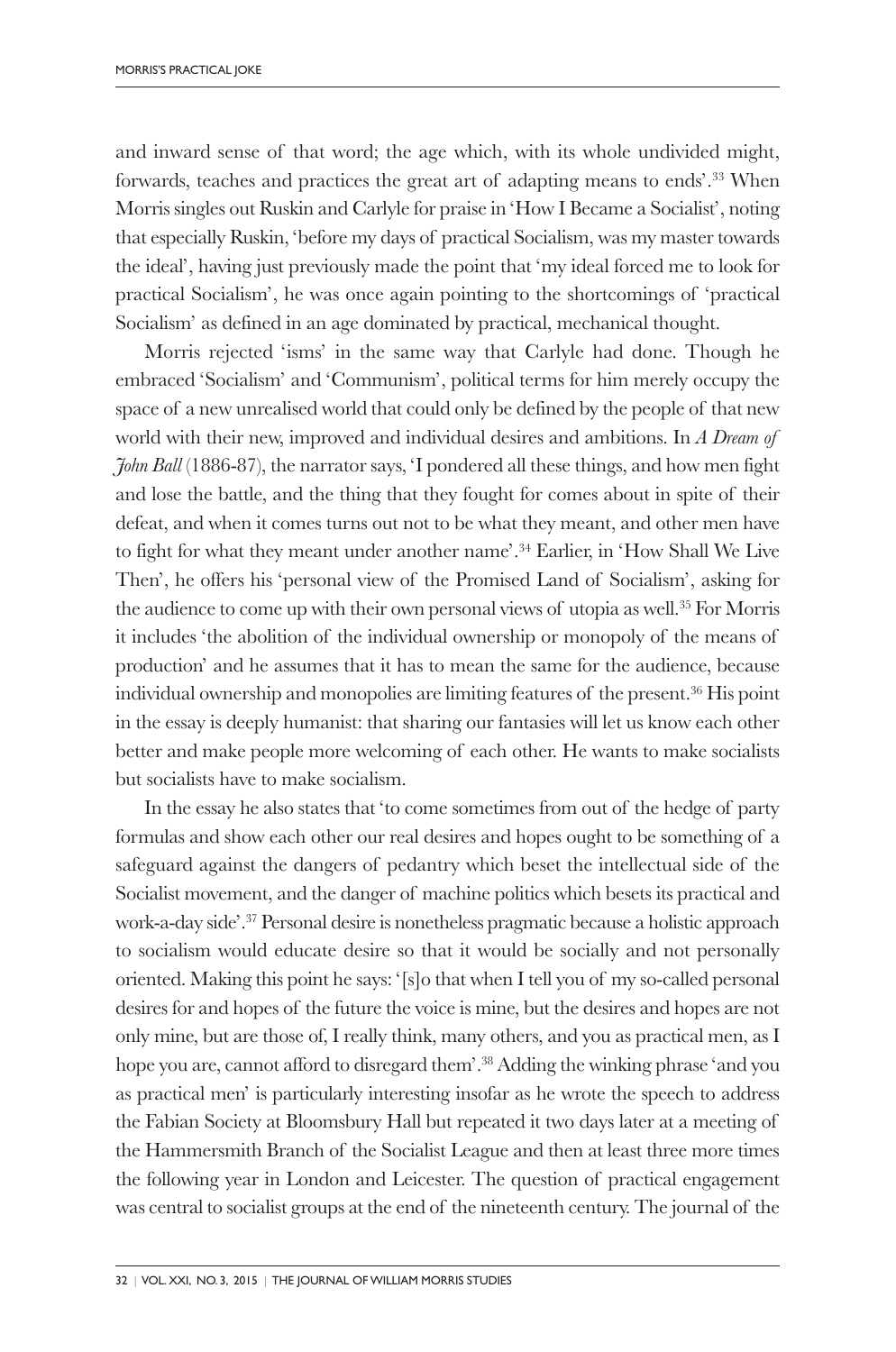Fabians, for example, was called *The Practical Socialist: A Monthly Review of Evolutionary or Non-Revolutionary Socialism*. In 1884, at least, Morris sided with those decidedly 'nonpractical' Socialists who did not believe that the promised land of socialism could emerge out of the world-as-is. Oscar Wilde represents the same point of view in 'The Soul of Man Under Socialism' (1891): '[a] practical scheme is either a scheme that is already in existence, or a scheme that could be carried out under existing conditions. But it is exactly the existing conditions that one objects to; and any scheme that could accept these conditions is wrong and foolish'.39

'*Practical* socialism', that is, was an internally debated topic among socialists when Morris wrote 'How I Became a Socialist'. Hyndman saw himself as a practical socialist and cultivated his image after the fashion of a doer. In *Justice* he would frequently position himself as a man of immediate action and in *The Historical Basis of Socialism in England* (1883), he boasts that 'in England […] there was perhaps more practical socialism than in any other nation'.40 Morris complained that Hyndman was always 'waiting about to see what can be made of the political situation'.41 Ernest Belfort Bax was one of Morris's allies when Morris initially left the SDF to form the Socialist League, having as much trouble with Hyndman's ego as anyone else.<sup>42</sup> He was Morris's close friend and collaborator, and, as Ruth Kinna suggests, shared with him the 'belief that the primary purpose of socialist activism was not a push for immediate "practical" reform, but to "make socialists"'.43 But when Bax rejoined the SDF six years before Morris's 'reconciliation' in 1894, becoming the editor of *Justice*, he too proceeded in some ways to accept the idea of practical socialism. Just prior to 'How I Became a Socialist', Bax wrote in *Justice* of 'the Social Democratic gospel, with its wholesome immediate aims for the practical politician'  $(19 \text{ May } 1894)$ .<sup>44</sup> On 30 May 1891, writing on the Paris Commune, he describes the practical, fixed, known and immediate goals of socialism. Mentioning that *News from Nowhere* is '[t]he most successful [socialist utopia], from the literary point of view', he proceeds to dismiss its value to practical socialism: '[t]his filling in of the picture from the present [a reference to Bellamy's *Looking Backward*] or past is obviously all that the nature of human faculty can accomplish. Such attempts must necessarily remain unproductive of any practical result'.45 Bax and Morris had their differences but they were friends. Bax was not 'going after' Morris in his essay and Morris was not seeking revenge in his by claiming to be practical. It was Bax who invited Morris to describe his 'conversion' to socialism for *Justice*. But Morris's emphasis on '*practical* Socialism' was a sign that he was ready to engage with his old comrades on familiar grounds.

Beginning with A. L. Morton, a number of historians have argued that by 1894 Morris had softened his stance on parliament and that he came to believe that a gradual, reformist approach to social change was necessary. This change of direction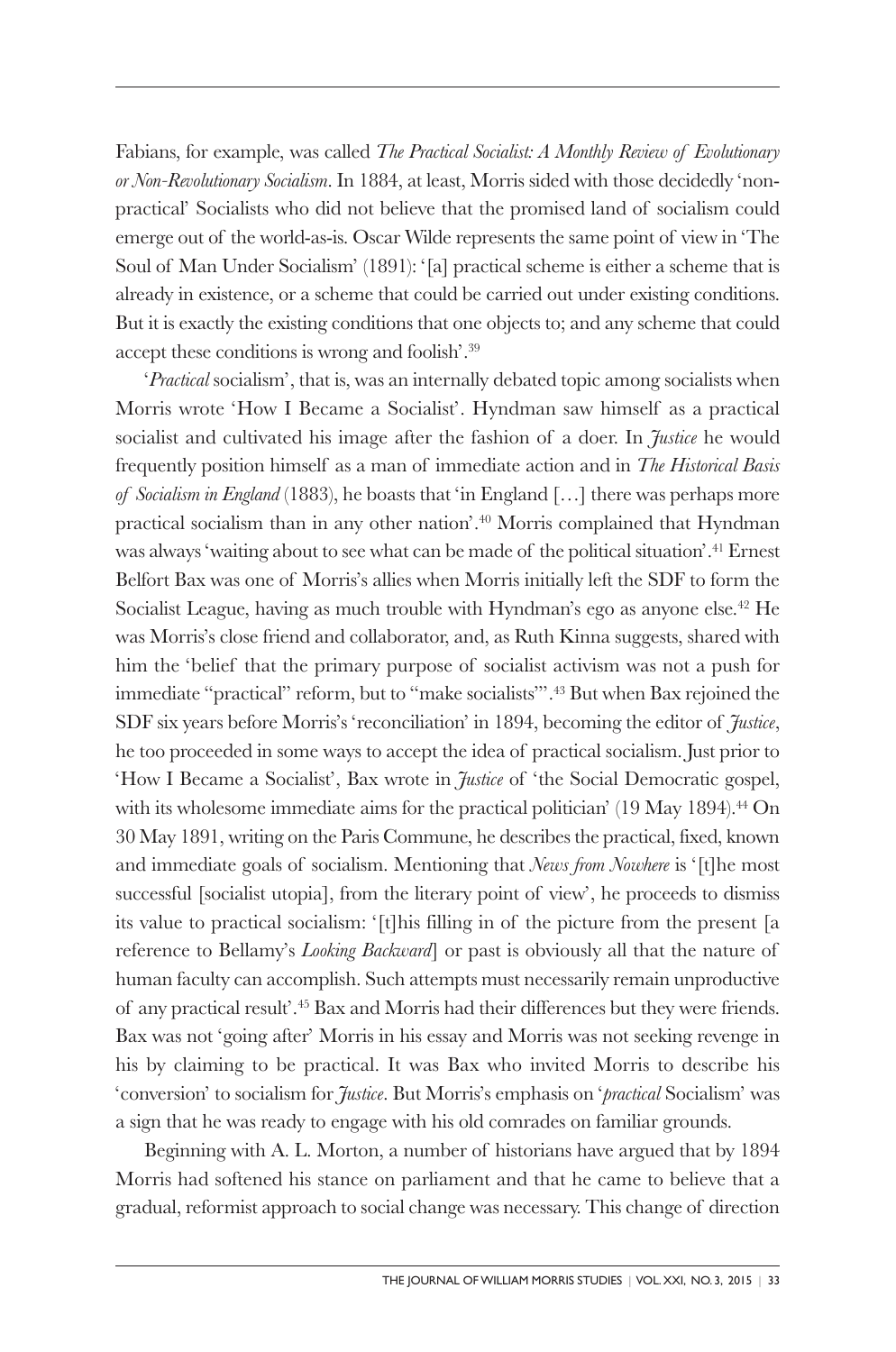seems to correspond with Morris's reconciliation with the SDF, though he never formally rejoined the group. Indeed, in the 'Interviews' with 'Wat Tyler' (Lionel Selwyn) for *Justice* (27 January 1894), Morris rejects anarchist violence, or propaganda by deed, mostly because he deems it 'inexpedient', though in itself the rejection of violence does not amount to the acceptance of gradualism. However, he goes on to say that he agrees that '[a]t the present moment  $[\ldots]$  political means are the only ones available […]. I think we have to create a party. A party with delegates in the House of Commons which would have complete control over those delegates, and would rapidly grow'.46 Had Morris rejected his anti-parliamentarism by 1894 to the point that it had coloured his recollection of how he became a socialist in 1883? Is Thompson wrong to say of the most autobiographical passages of 'How I Became a Socialist' that 'Morris was not imagining emotions which he might have felt when he was [younger], but [was] striving to re-create his earlier state of mind with precision'?47 As Boos has suggested, Morris's statements late in his life that seem to indicate a compromising truce with practical politics are generally qualified or otherwise subverted.48 The party Morris seems to champion in 'Interviews' is not to be 'the party of reaction [which] would make concession after concession until it was forced over the edge, and then they would probably surrender at discretion'. Rather, Morris says he wants a party with 'complete control' over its representatives so that cooptation could never occur. The delegates were to be disruptive, not reformist, and only argue the value of holistic socialism, 'what else it is possible to do', and the need to transcend parliamentarism. Though he credits 'the wisdom of the SDF in drawing up that list of palliative measures, that contemporary programme, as one may call it', this is not the socialism that he imagines for the future but simply a response to 'present circumstances', especially to demonstrate the need for socialist unity. Boos is correct to argue that any softening of the political stance that Morris might show has to be taken in context. She states that 'Morris did not really reverse himself about reformism-as-co-opted-revolution; he suspended the debate. Perhaps he simply decided at the end of his life that reformism was an inevitable evil, and that he would have to plead his case in more conciliatory terms'.<sup>49</sup> Indeed, he further qualifies his appreciation of the SDF's list of reformist propositions in 'Interviews' by calling them '[m]ean and paltry […] as compared to the whole thing'. In 'How I Became a Socialist', the qualification of the relative merits of practical socialism sound more like parody and a reminder that being practical does not necessarily entail political allegiance or in fact politics at all.

In fact, it is possible to argue that Morris moves further and further away from palliation and presentism as he gets older. Six years before 'How I Became a Socialist', in a February 1888 *Commonweal* article, Morris figured that socialism was to come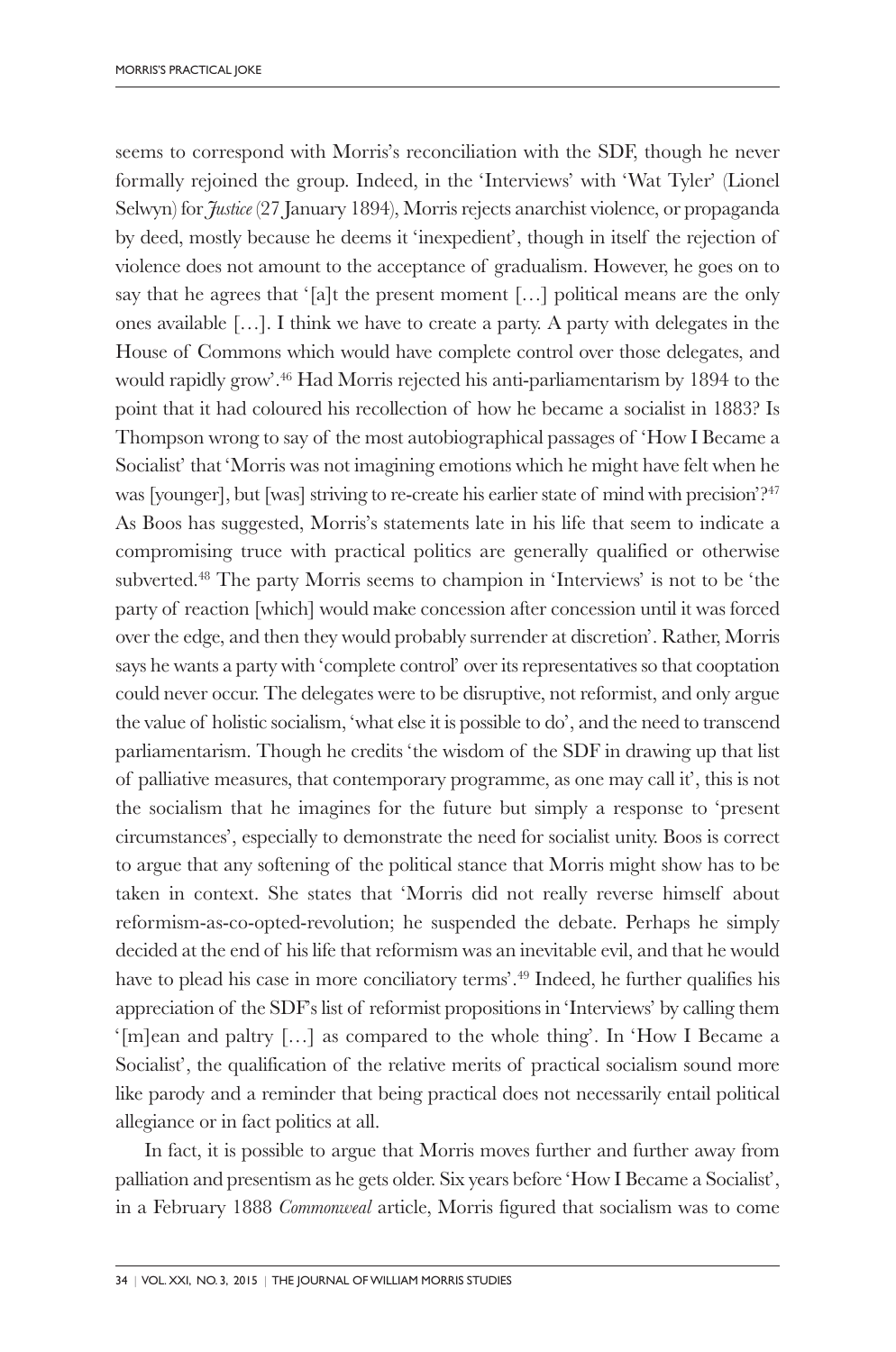about as a result of economic change. He states that we must 'allow that such a stupendous change in the machinery of life as the abolition of capital and wages must bring about a corresponding change in ethics and habits of life'. When he describes his turn towards '*practical* Socialism' in 'How I Became a Socialist', he sees that practising different ethics and habits of life can lead to change in the machinery: this is the practical solution. Instead of waiting for an end to the machinery that would eventually bring about conditions where 'it would be impossible to desire many things which are now the main objects of desire', *practise* a different desire.<sup>50</sup> By the time he wrote 'How I Became a Socialist', that is, he thought that to be practical one must act ahead of economic change so as to create the desire or conditions for economic change. In 'The Lesser Arts' (1877), he had written that 'there is nothing that will aid the world's progress' and 'nothing in the world that I desire so much' as to make 'the production and consumption of beautiful works popular'. Almost as an afterthought he adds that the desire is 'wrapped up, as I am sure it is, with changes political and social'. Now changes political and social are merely 'wrapped up' with changes in the desire to make beautiful works popular.<sup>51</sup>

In using the phrase practical socialism in 'How I Became a Socialist', Morris expresses a rejection of reformist gestures and compromise, and, ultimately, of practical politics. As he said in a letter to the editor of the *Manchester Examiner*, dated 14 March 1883, politics, like reform or 'blind commerce […] persists in looking at itself as an end, and not a means'. '*Practical* socialism' for Morris is not practical politics but rather the act of pushing politics to the margins. Morris was not contradicting himself when he wrote to C. E. Maurice that 'I do not believe in the world being saved by any system'.52 Socialism for him was not a system but rather the means of rejecting systems; in the spirit of Carlyle, it was a rejection of Morrison Pills and a transformative process that had to be constantly applied to both the personal and the social. Morris's '*practical* Socialism' was far from being an attempt to be practical by using the contemporary language of the political, as distinct, say, from writing about the authenticity of medieval society. Rather, 'practical Socialism' was an attempt to be practical by imagining the end (authentic living) as a way to develop the means (socialism beyond the narrowly economic). Morris regularly compels audiences to contemplate the unforeseen, the unknowable future. For Morris, though, getting audiences to dream of 'How We Shall Live Then' and to have hope that these dreams could be realised was itself practical, because dreaming and hoping and imagining alters attitudes towards the present and what we should demand in the present. If historical conditions impede the political imagination, then by the same process only the de-reification of the present in the imaginative act enables the making of socialists: it is practical to be a dreamer, to be uncompromising, and to be impractical. In 'How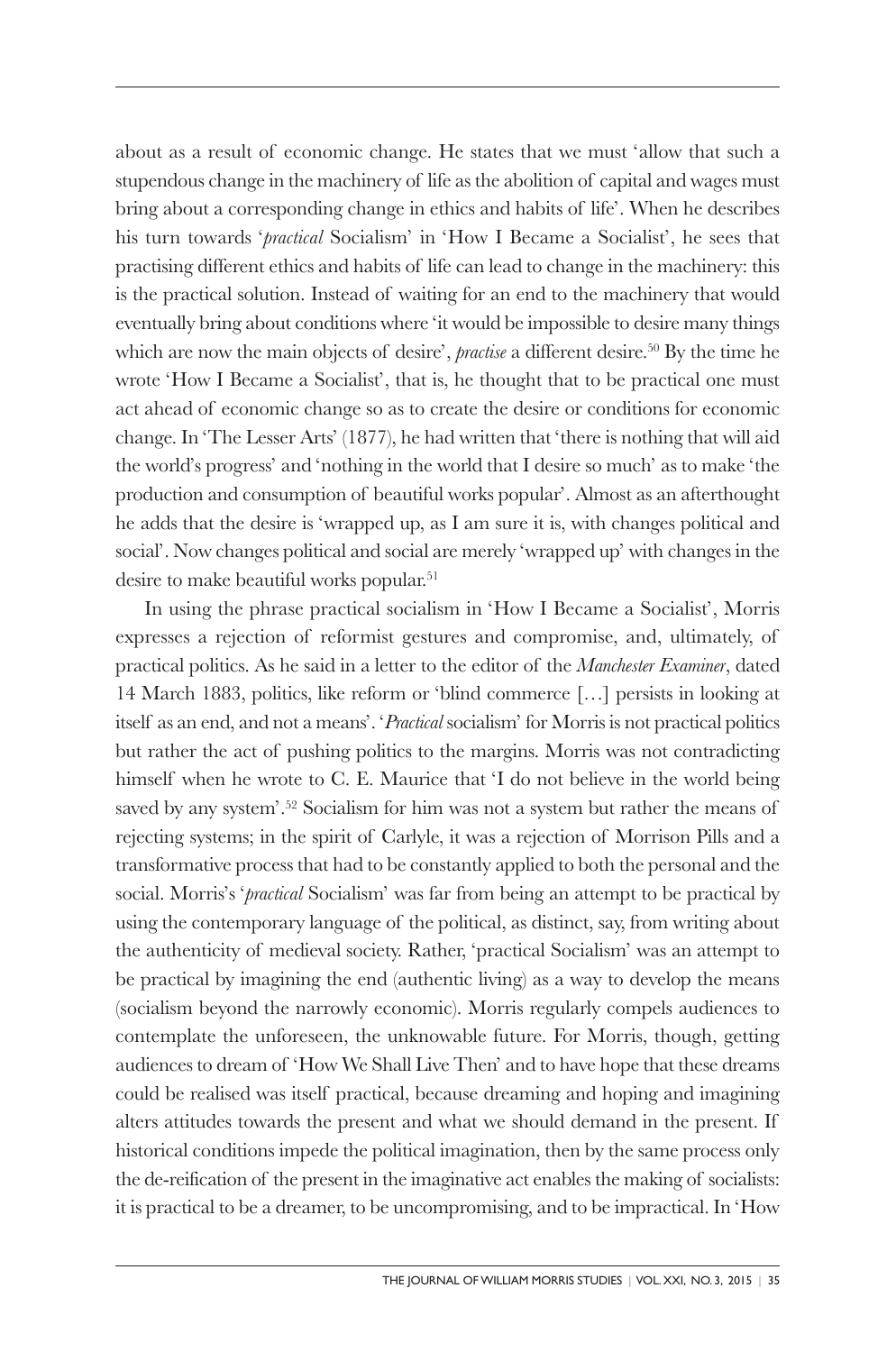I Became a Socialist', Morris says, 'my ideal forced me to look for practical Socialism', but by this he implies that it is in the ideal that he found practical socialism.53

## **NOTES**

- 1. *The Collected Works of William Morris*, ed. by May Morris, 24 vols (New York: Russell and Russell, 1966), XXII, p. 23. (Afterwards *CW*).
- 2. David Lloyd and Paul Thomas, *Culture and the State* (New York: Routledge, 1998), p. 151.
- 3. *William Morris: Artist, Writer, Socialist,* ed. by May Morris, 2 vols (Oxford: Basil Blackwell, 1936), II, p. 453.
- 4. For example, see J. W. Mackail's *The Life of William Morris*. Mackail says that with the Socialist League Morris 'had a patience that was all but inexhaustible'. J. W. Mackail, *The Life of William Morris* (New York: Haskell House, 1970), p. 171.
- 5. Fiona MacCarthy, *William Morris:A Life for Our Time* (London: Faber and Faber, 1994), p. 496. (Afterwards MacCarthy).
- 6. With reference to the SDF's version of socialism, Trevor Lloyd says that 'what was printed regularly in *Justice* as the SDF policy was a set of objectives almost all of which were acceptable to radicals in the Liberal party, and then some short-term proposals "to palliate the existing social order"'. Trevor Lloyd, 'Morris v. Hyndman: *Commonweal* and *Justice*', *Victorian Periodicals Newsletter*, 9: 4 (1976), 119-28 (122-23).
- 7. E. P. Thompson, *William Morris: Romantic to Revolutionary*, 2nd rev. edn (London: Merlin Press, 1977), p. 619. (Afterwards Thompson).
- 8. The SDF's strategies were diverse and complicated, but palliation was often promoted as the best way to bring more working people into the cause. For more on the SDF see Mark Bevir, *The Making of British Socialism* (Princeton: Princeton University Press, 2011), pp. 106-127, and Anna Vaninskaya, *William Morris and the Idea of Community: Romance, History, and Propaganda, 1880-1914* (Edinburgh: Edinburgh University Press, 2010).
- 9. In a letter to Andreas Scheu, dated 5 September 1883, in which Morris set out his 'rather a longwinded sketch of my very uneventful life', he says that 'all this time I have been working hard at my business, in which I have had a considerable success even from the commercial side; I believe if I had yielded on a few points of principle I might have become a positively rich man; but even as it is I have nothing to complain of'. *The Collected Letters of William Morris*, ed. by Norman Kelvin, 4 vols in 5 (Princeton: Princeton University Press, 1984-1996), II, pp. 227, 229. (Afterwards Kelvin).
- 10. In an 1887 letter to Georgiana Burne-Jones, he says that 'I am not over-inclined for my morning preachment at Walham Green, but go I must, as also to Victoria Park in the afternoon. I had a sort of dastardly hope that it might rain'. Morris uses the term 'a-preaching' in another letter to Georgiana Burne-Jones on 27 May 1885. Kelvin, II, pp. 686, 438.
- 11. Paul Meier, 'An Unpublished Lecture of William Morris', *International Review of Social History*, 16: 2 (August 1971), 1-24 (10). (Afterwards Meier).
- 12. Kelvin, II, p. 295.
- 13. *Ibid.*, p. 364.
- 14. *Ibid.*, p. 631.
- 15. Nicholas Salmon, '"The Battered Looking and Middle-aged Barn-cock": Or "An Old Fable Retold"', *JWMS*, 14: 3 (Winter 2001), 49-51 (50).
- 16. *CW*, XXIII, p. 278.
- 17. *Ibid.*
- 18. *Ibid.*, p. 281.
- 19. William Morris, *Political Writings: Contributions to 'Justice' and 'Commonweal' 1883-1890*, ed. by Nicholas Salmon (Bristol: Thoemmes, 1994), pp. 336-42. (Afterwards Morris, *Political Writings*).
- 20. Thomas Binning, '"Practical" Socialists', *Commonweal*, 4: 111 (25 February 1888), 61.